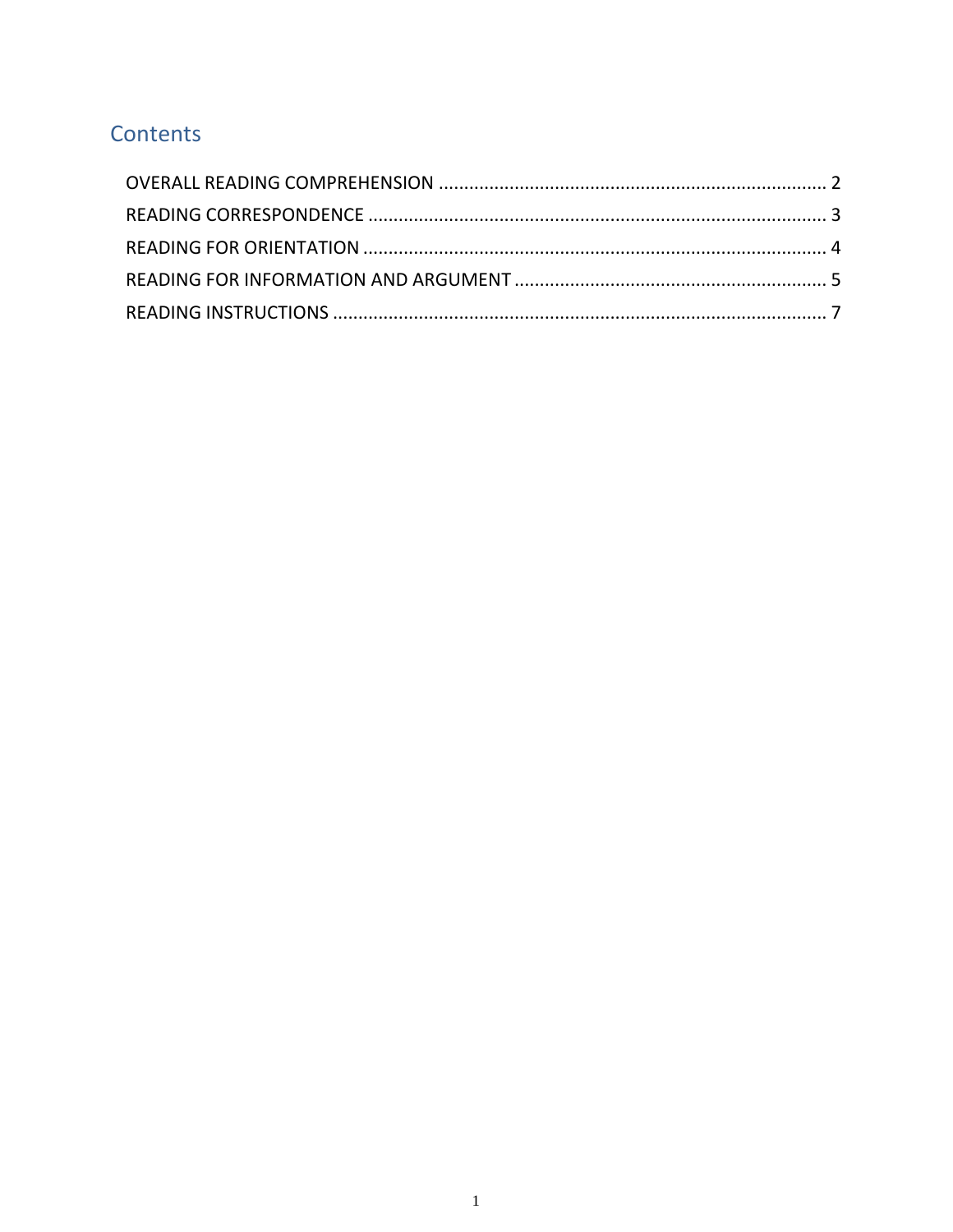<span id="page-1-0"></span>

|                | <b>OVERALL READING COMPREHENSION</b>                                                                                                                                                                                                                                                         |
|----------------|----------------------------------------------------------------------------------------------------------------------------------------------------------------------------------------------------------------------------------------------------------------------------------------------|
| C <sub>2</sub> | Can understand virtually all forms of the written language including abstract, structurally<br>complex, or highly colloquial literary and non-literary writings.                                                                                                                             |
| C <sub>2</sub> | Can understand a wide range of long and complex texts, appreciating subtle distinctions<br>of style and implicit as well as explicit meaning.                                                                                                                                                |
| C1             | Can understand in detail lengthy, complex texts, whether or not they relate to his/her<br>own area of speciality, provided he/she can reread difficult sections.                                                                                                                             |
| C1             | Can understand a wide variety of texts including literary writings, newspaper or magazine<br>articles, and specialised academic or professional publications, provided that there are<br>opportunities for re-reading and he/she has access to reference tools.                              |
| <b>B2</b>      | Can read with a large degree of independence, adapting style and speed of reading to<br>different texts and purposes, and using appropriate reference sources selectively. Has a<br>broad active reading vocabulary, but may experience some difficulty with low-frequency<br><i>idioms.</i> |
| <b>B1</b>      | Can read straightforward factual texts on subjects related to his/her field and interest<br>with a satisfactory level of comprehension.                                                                                                                                                      |
| A2             | Can understand short, simple texts on familiar matters of a concrete type which consist of<br>high frequency everyday or job-related language                                                                                                                                                |
| A2             | Can understand short, simple texts containing the highest frequency vocabulary, including<br>a proportion of shared international vocabulary items.                                                                                                                                          |
| A1             | Can understand very short, simple texts a single phrase at a time, picking up familiar<br>names, words and basic phrases and rereading as required.                                                                                                                                          |
| Pre-A1         | Can recognise familiar words accompanied by pictures, such as a fast-food restaurant<br>menu illustrated with photos or a picture book using familiar vocabulary.                                                                                                                            |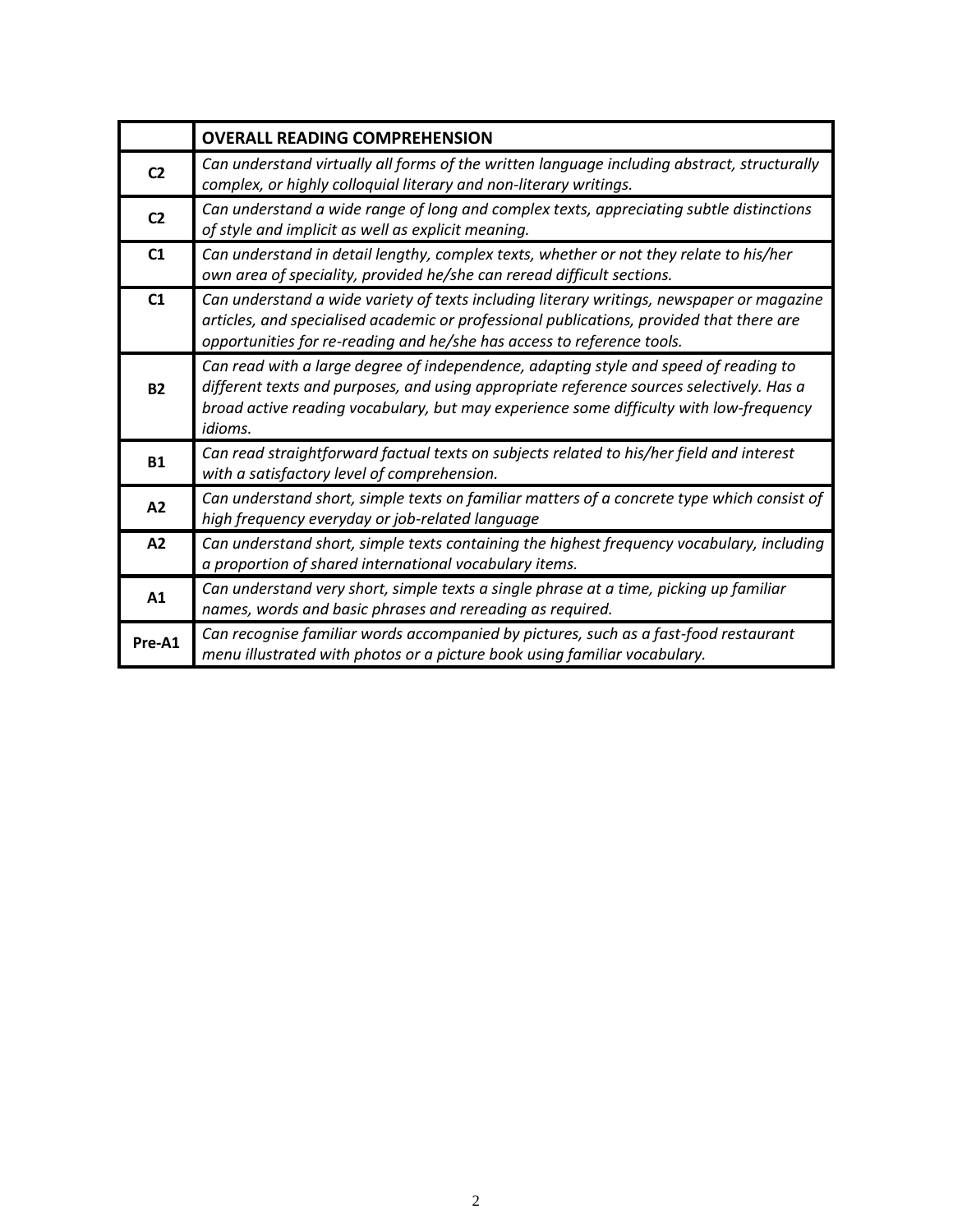<span id="page-2-0"></span>

|                | <b>READING CORRESPONDENCE</b>                                                                                                               |
|----------------|---------------------------------------------------------------------------------------------------------------------------------------------|
| C <sub>2</sub> | As C1                                                                                                                                       |
| C1             | Can understand any correspondence given the occasional use of a dictionary.                                                                 |
| <b>B2</b>      | Can read correspondence relating to his/her field of interest and readily grasp the<br>essential meaning.                                   |
| <b>B1</b>      | Can understand the description of events, feelings and wishes in personal letters<br>well enough to correspond regularly with a pen friend. |
| A2             | Can understand basic types of standard routine letters and faxes (enquiries, orders,<br>letters of confirmation etc.) on familiar topics.   |
|                | Can understand short simple personal letters.                                                                                               |
| A <sub>1</sub> | Can understand short, simple messages on postcards.                                                                                         |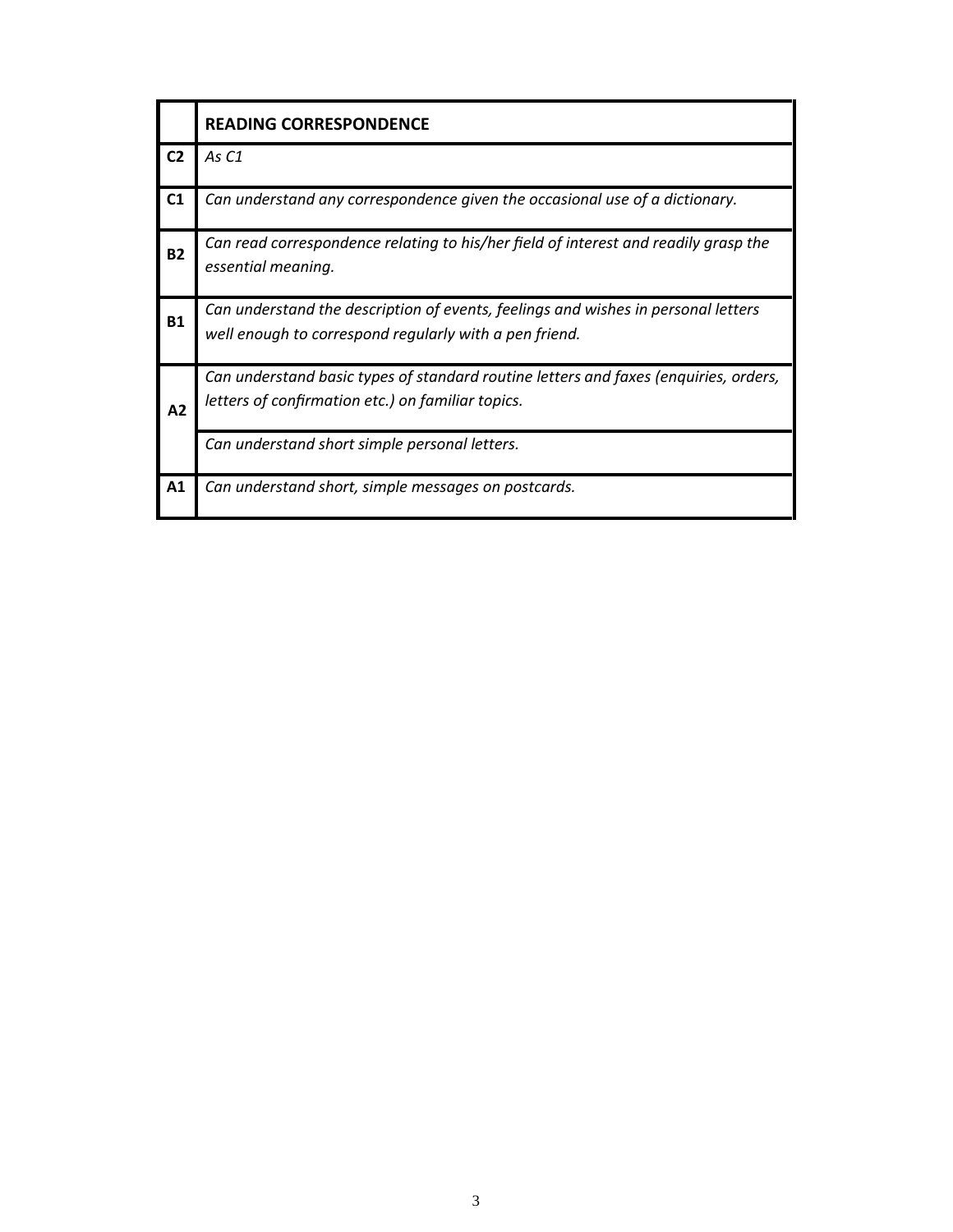<span id="page-3-0"></span>

|                | <b>READING FOR ORIENTATION</b>                                                                                                                                                                                                                                                                                                                                                                                                                                                                                                                                             |
|----------------|----------------------------------------------------------------------------------------------------------------------------------------------------------------------------------------------------------------------------------------------------------------------------------------------------------------------------------------------------------------------------------------------------------------------------------------------------------------------------------------------------------------------------------------------------------------------------|
| C <sub>2</sub> | No descriptors available; see B2                                                                                                                                                                                                                                                                                                                                                                                                                                                                                                                                           |
| C1             | No descriptors available; see B2                                                                                                                                                                                                                                                                                                                                                                                                                                                                                                                                           |
| <b>B2</b>      | Can scan quickly through several sources (articles, reports, websites, books etc.) in parallel, in both<br>his/her own field and in related fields, and can identify the relevance and usefulness of particular<br>sections for the task at hand.                                                                                                                                                                                                                                                                                                                          |
|                | Can scan quickly through long and complex texts, locating relevant details.<br>Can quickly identify the content and relevance of news items, articles and reports on a wide range<br>of professional topics, deciding whether closer study is worthwhile.                                                                                                                                                                                                                                                                                                                  |
| <b>B1</b>      | Can scan longer texts in order to locate desired information, and gather information from different<br>parts of a text, or from different texts in order to fulfil a specific task.<br>Can scan through straightforward, factual texts in magazines, brochures or in the web, identify<br>what they are about and decide whether they contain information that might be of practical use.                                                                                                                                                                                  |
|                | Can find and understand relevant information in everyday material, such as letters, brochures and<br>short official documents.<br>Can pick out important information about preparation and usage on the labels on foodstuffs and<br>medicine. Can assess whether an article, report or review is on the required topic.<br>Can understand the important information in simple, clearly drafted adverts in newspapers or<br>magazines, provided that there are not too many abbreviations.                                                                                  |
| A2             | Can find specific information in practical, concrete, predictable texts (e.g. travel guidebooks,<br>recipes), provided they are written in simple language.<br>Can understand the main information in short and simple descriptions of goods in brochures and<br>websites (e.g. portable digital devices, cameras, etc.).                                                                                                                                                                                                                                                  |
|                | Can find specific, predictable information in simple everyday material such as advertisements,<br>prospectuses, menus, reference lists and timetables.<br>Can locate specific information in lists and isolate the information required (e.g. use the 'Yellow<br>Pages' to find a service or tradesman).<br>Can understand everyday signs and notices: in public places, such as streets, restaurants, railway<br>stations; in workplaces, such as directions, instructions, hazard warnings.                                                                              |
| A1             | Can recognise familiar names, words and very basic phrases on simple notices in the most common<br>everyday situations.<br>Can understand store guides (information on which floors departments are on) and directions (e.g.<br>to where to find lifts).<br>Can understand basic hotel information, e.g. times when meals are served.<br>Can find and understand simple, important information in advertisements, in programmes for<br>special events, in leaflets and brochures (e.g. what is proposed, costs, the date and place of the<br>event, departure times etc.). |
| Pre-<br>A1     | Can understand simple everyday signs such as 'Parking,' 'Station,' 'Dining room,' 'No smoking,' etc.<br>Can find information about places, times and prices on posters, flyers and notices.                                                                                                                                                                                                                                                                                                                                                                                |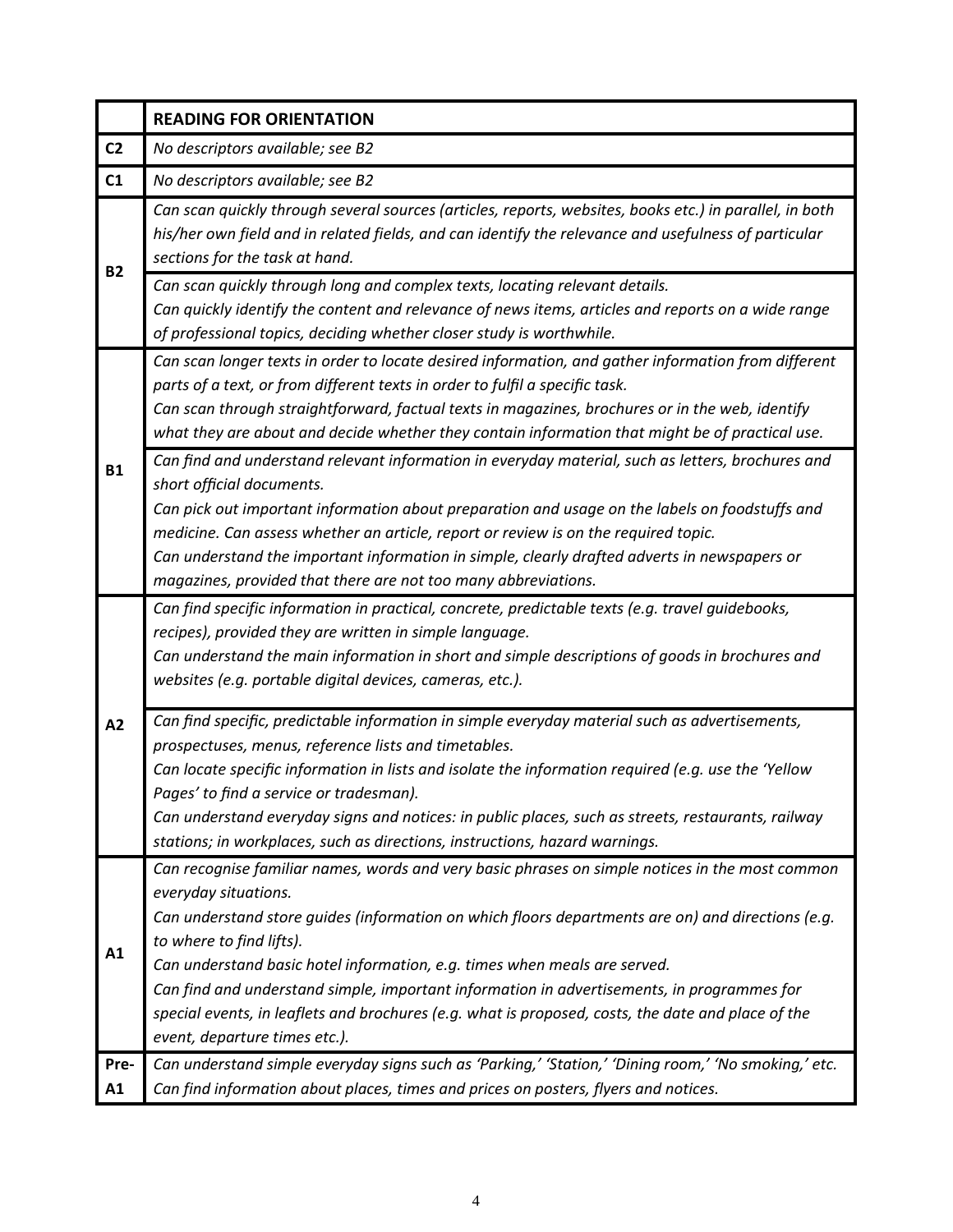<span id="page-4-0"></span>

|                | <b>READING FOR INFORMATION AND ARGUMENT</b>                                                                                                                                                                                                                                                                                                                                                                                                                                                                                                                                                                                                  |
|----------------|----------------------------------------------------------------------------------------------------------------------------------------------------------------------------------------------------------------------------------------------------------------------------------------------------------------------------------------------------------------------------------------------------------------------------------------------------------------------------------------------------------------------------------------------------------------------------------------------------------------------------------------------|
| C <sub>2</sub> | Can understand the finer points and implications of a complex report or article even<br>outside his/her area of specialisation.                                                                                                                                                                                                                                                                                                                                                                                                                                                                                                              |
| C <sub>1</sub> | Can understand in detail a wide range of lengthy, complex texts likely to be encountered<br>in social, professional or academic life, identifying finer points of detail including attitudes<br>and implied as well as stated opinions.<br>Can understand in detail lengthy, complex texts, whether or not they relate to his/her<br>own area of speciality, provided he/she can reread difficult sections.                                                                                                                                                                                                                                  |
|                | Can obtain information, ideas and opinions from highly specialised sources within his/her<br>field. Can understand specialised articles outside his/her field, provided he/she can use a<br>dictionary occasionally to confirm his/her interpretation of terminology.                                                                                                                                                                                                                                                                                                                                                                        |
| <b>B2</b>      | Can understand articles and reports concerned with contemporary problems in which the<br>writers adopt particular stances or viewpoints.<br>Can recognise when a text provides factual information and when it seeks to convince<br>readers of something.<br>Can recognise different structures in discursive text: contrasting arguments, problem-<br>solution presentation and cause-effect relationships.                                                                                                                                                                                                                                 |
| <b>B1</b>      | Can understand straightforward, factual texts on subjects relating to his/her interests or<br>studies.<br>Can understand short texts on subjects that are familiar or of current interest, in which<br>people give their points of view (e.g. critical contributions to an online discussion forum or<br>readers' letters to the editor).<br>Can identify the main conclusions in clearly signalled argumentative texts.<br>Can recognise the line of argument in the treatment of the issue presented, though not<br>necessarily in detail.                                                                                                 |
|                | Can recognise significant points in straightforward newspaper articles on familiar<br>subjects.<br>Can understand most factual information that he/she is likely to come across on familiar<br>subjects of interest, provided he/she has sufficient time for re-reading.<br>Can understand the main points in descriptive notes such as those on museum exhibits<br>and explanatory boards in exhibitions.                                                                                                                                                                                                                                   |
|                | Can identify specific information in simpler written material he/she encounters such as<br>letters, brochures and short newspaper articles describing events.<br>Can follow the general outline of a news report on a familiar type of event, provided that<br>the contents are familiar and predictable.<br>Can pick out the main information in short newspaper reports or simple articles in which<br>figures, names, illustrations and titles play a prominent role and support the meaning of<br>the text.<br>Can understand the main points of short texts dealing with everyday topics (e.g. lifestyle,<br>hobbies, sports, weather). |
| A2             | Can understand texts describing people, places, everyday life, and culture, etc., provided<br>that they are written in simple language.                                                                                                                                                                                                                                                                                                                                                                                                                                                                                                      |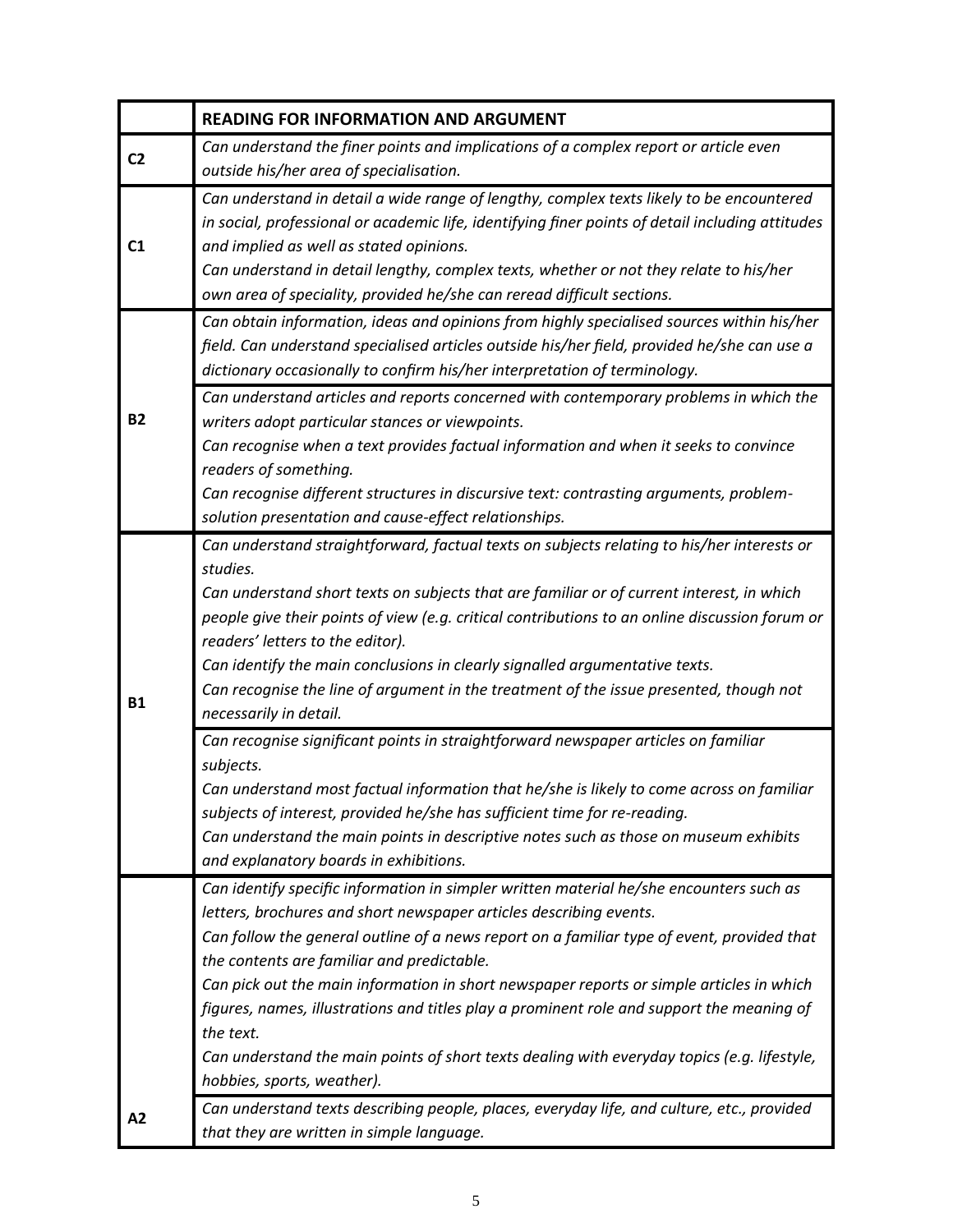|        | Can understand information given in illustrated brochures and maps, e.g. the principal       |
|--------|----------------------------------------------------------------------------------------------|
|        | attractions of a city or area.                                                               |
|        | Can understand the main points in short news items on subjects of personal interest (e.g.    |
|        | sport, celebrities). Can understand a short factual description or report within his/her own |
|        | field, provided that it is written in simple language and does not contain unpredictable     |
|        | detail.                                                                                      |
|        | Can understand most of what people say about themselves in a personal ad or post and         |
|        | what they say they like in other people.                                                     |
|        |                                                                                              |
|        | Can get an idea of the content of simpler informational material and short simple            |
|        | descriptions, especially if there is visual support.                                         |
| A1     | Can understand short texts on subjects of personal interest (e.g. news flashes about         |
|        | sports, music, travel, or stories etc.) written with simple words and supported by           |
|        | illustrations and pictures.                                                                  |
|        | Can understand the simplest informational material that consists of familiar words and       |
| Pre-A1 | pictures, such as a fast-food restaurant menu illustrated with photos or an illustrated      |